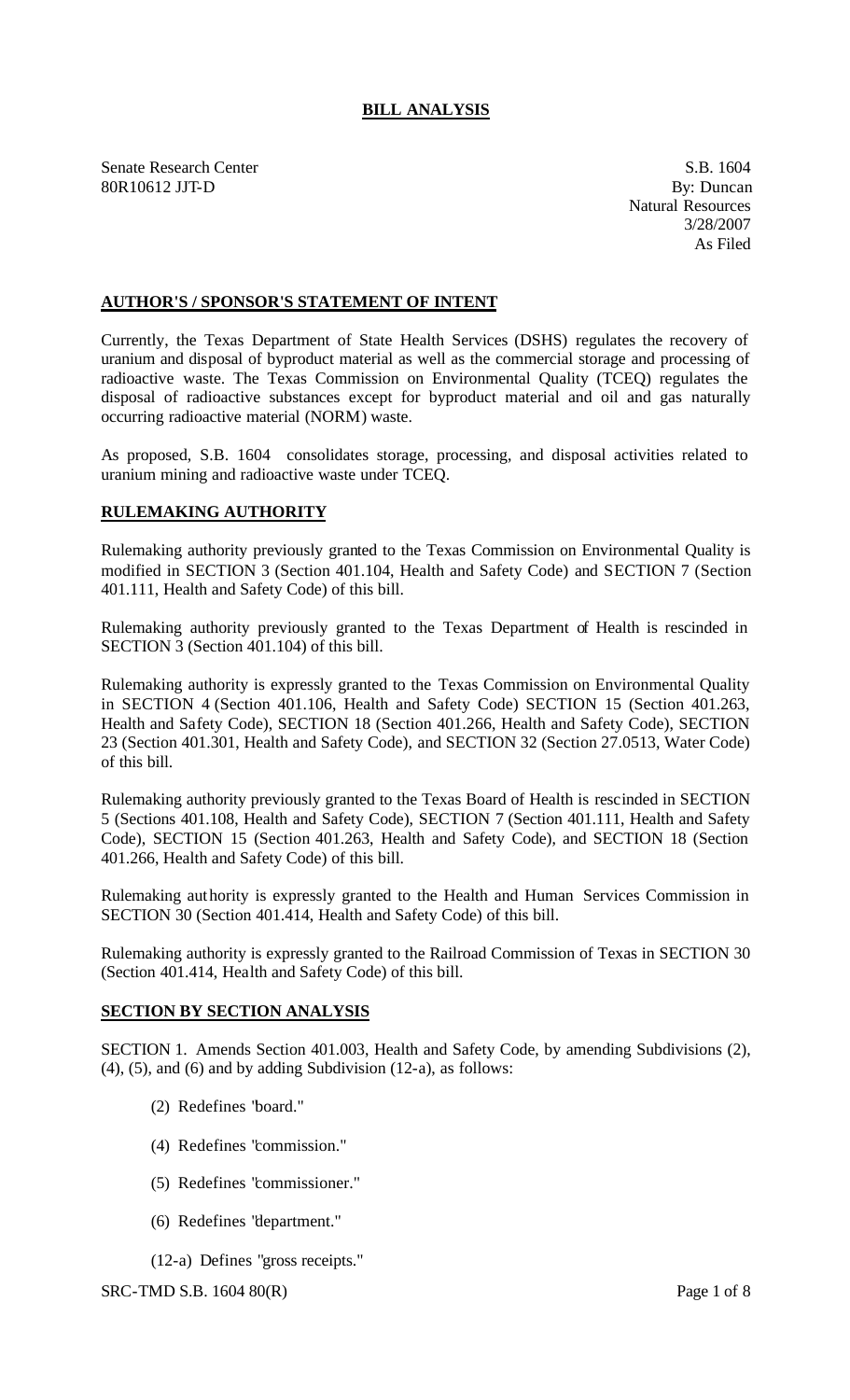SECTION 2. Amends Sections 401.011(a) and (b), Health and Safety Code, as follows:

(a) Provides that the Department of State Health Services or other department designated by the executive commissioner of the Health and Human Services Commission (department) has jurisdiction over activities and substances regulated under this chapter except as provided by Subsection (b) and Subchapters E, F, G, and K.

(b) Provides that the Texas Commission on Environmental Quality (TCEQ) has jurisdiction to regulate and license certain practices regarding radioactive substances.

SECTION 3. Amends Section 401.104, Health and Safety Code, by amending Subsection (b) and adding Subsection (f), as follows:

(b) Requires TCEQ by rule to provide for licensing for the disposal of radioactive substances, rather than radioactive material except for the disposal of by-product material defined by Section 401.003(3)(B). Deletes existing text requiring the department by rule to provide for licensing the disposal of by-product material defined by Section 401.003(3)(B).

(f) Authorizes a separate commercial storage and processing license to be issued for a site also licensed for disposal under this chapter.

SECTION 4. Amends Section 401.106(a), Health and Safety Code, as follows:

(a) Authorizes the board (executive commissioner of the Health and Human Services Commission) or TCEQ by rule to exempt a source of radiation or a kind of use or user from the licensing or registration requirements provided by this chapter and under the agency's jurisdiction if the board or TCEQ finds that the exemption of that source of radiation or kind of use or user will not constitute a significant risk to the public health and safety and the environment.

SECTION 5. Amends Section 401.108, Health and Safety Code, as follows:

Sec. 401.108. FINANCIAL QUALIFICATIONS. (a) Requires an applicant, before a license is issued or renewed by TCEQ, to demonstrate to TCEQ that the applicant is financially qualified to conduct the licensed activity, including any required decontamination, decommissioning, reclamation, and disposal, by posting security acceptable to TCEQ. Deletes existing text requiring the board by rule to require an applicant to demonstrate to the department that the applicant is financially qualified to conduct the licensed activity, including any required decontamination, decommissioning, reclamation, and disposal, before the department issues or renews a license.

(b) Requires a license holder to submit to the department or TCEQ, as appropriate, at intervals required by board or TCEQ rules or the license, proof that the license holder has updated, as appropriate, the security posted under Subsection (a), rather than proof of the license holder's financial qualifications.

(c) Requires TCEQ at regular intervals not to exceed five years to reevaluate the qualifications and security provided by a license holder under Subchapter F or Subchapter G. Deletes existing text requiring the department to reevaluate every five years the qualifications and security provided by a license holder under Subchapter F or Subchapter G.

SECTION 6. Amends Section 401.109(b), Health and Safety Code, as follows:

(b) Requires TCEQ to require a holder of a license that authorizes the disposal of radioactive substances, rather than low-level radioactive waste as provided by Subchapter F, to provide security acceptable to TCEQ, rather than the Texas Radiation Control Agency (agency), to assure performance of the license holder's obligations under this chapter. Deletes existing text requiring the department to require a holder of a license that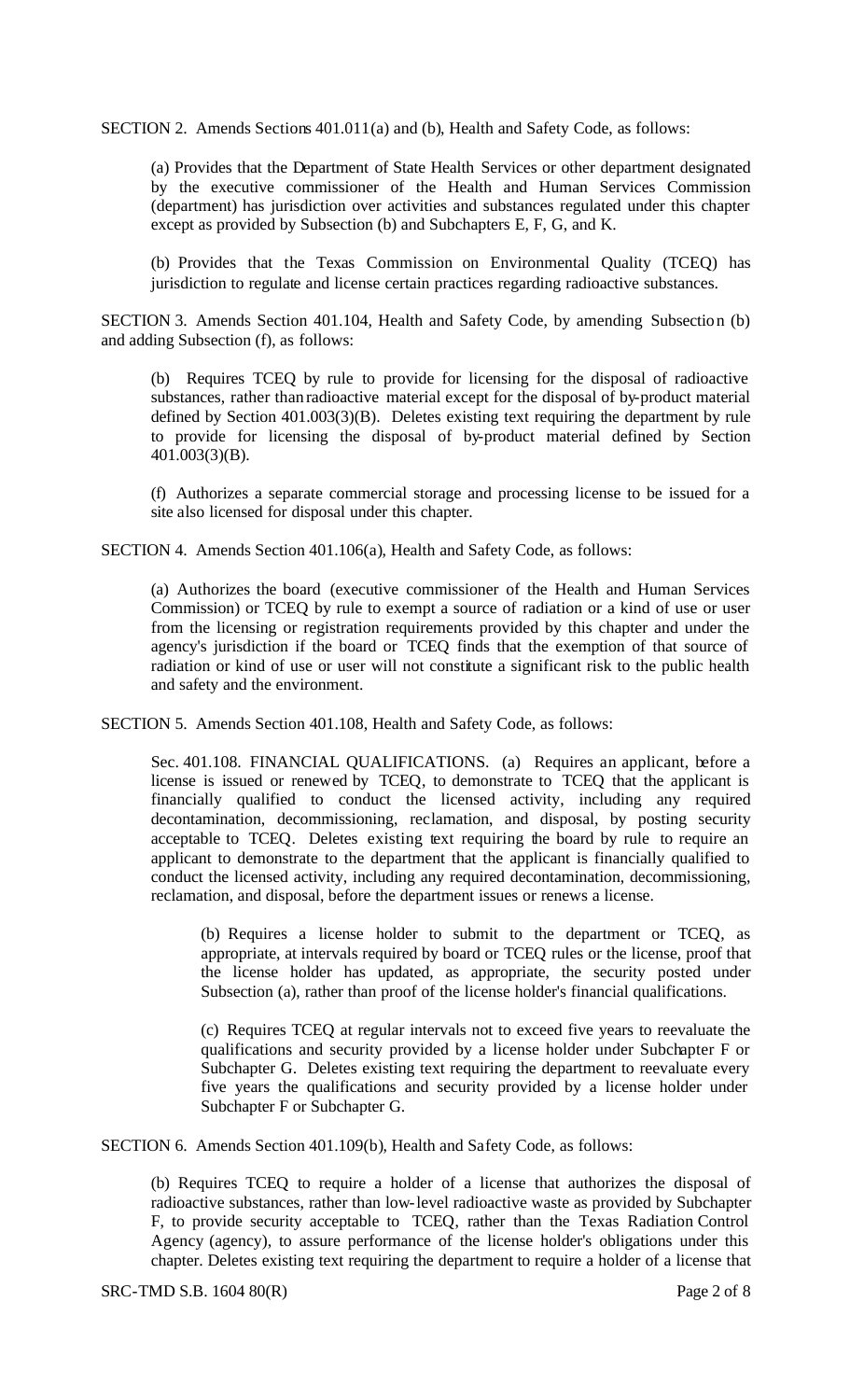authorizes the disposal of low-level radioactive waste as provided by Subchapter F to provide security acceptable to the agency to assure performance of the license holder's obligations under this chapter.

SECTION 7. Amends Section 401.111, Health and Safety Code, as follows:

Sec. 401.111. CRITERIA FOR CERTAIN UNSUITABLE NEW SITES. (a) Requires TCEQ in adopting rules for the issuance of licenses under its jurisdiction for new sites for processing or disposal of radioactive substances from other persons, to adopt criteria for the designation of certain unsuitable sites. Deletes existing text requiring the board and TCEQ each, in adopting rules for the issuance of licenses under their respective jurisdictions for new sites for processing or disposal of low-level radioactive waste from other persons, to adopt criteria for the designation of certain unsuitable sites.

(b) Requires TCEQ to consult with the Texas Water Development Board (TWDB), the State Soil and Water Conservation Board, the Bureau of Economic Geology, and other appropriate state agencies in developing proposed rules. Requires TCEQ by rule to require and prohibit certain actions. Makes conforming changes.

SECTION 8. Amends Section 401.112, Health and Safety Code, as follows:

Sec. 401.112. LOW-LEVEL RADIOACTIVE WASTE PROCESSING OR DISPOSAL LICENSE APPLICATION AND CONSIDERATIONS. (a) Requires TCEQ, in making a licensing decision on a specific license application to process or dispose of low-level radioactive waste from other persons, to consider site suitability, geological, hydrological, and meteorological factors, and natural, rather than naturals, hazards, and the demonstration of financial qualifications under Section 401.108, rather than the requirements of Section 401.110(b) for an application to the department. Makes a conforming change.

(b) Requires an applicant for the specific license to submit with the application information necessary for TCEQ, rather than the issuing agency, to consider the factors under Subsection (a).

(c) Makes conforming changes.

SECTION 9. Amends Sections 401.113(a) and (b), Health and Safety Code, as follows:

(a) Requires TCEQ, rather than the agency holding the hearing, to prepare or have prepared a written analysis of the effect on the environment of a proposed licensed activity that TCEQ, rather than the agency, determines has a significant effect on the human environment before a hearing under Section 401.114 begins.

(b) Makes a conforming change.

SECTION 10. Amends Section 401.114, Health and Safety Code, as follows:

Sec. 401.114. NOTICE AND HEARING. Makes conforming changes.

SECTION 11. Amends Section 401.117, Health and Safety Code, to make conforming changes.

SECTION 12. Amends Section 401.202(a), Health and Safety Code, to make a conforming change.

SECTION 13. Amends Section 401.262, Health and Safety Code, as follows:

Sec. 401.262. MANAGEMENT OF CERTAIN BY-PRODUCT MATERIAL. Provides that TCEQ, rather than the department, has sole and exclusive authority to assure that processing and disposal sites are closed and that by-product material is managed and disposed of in compliance with certain federal standards.

SRC-TMD S.B. 1604 80(R) Page 3 of 8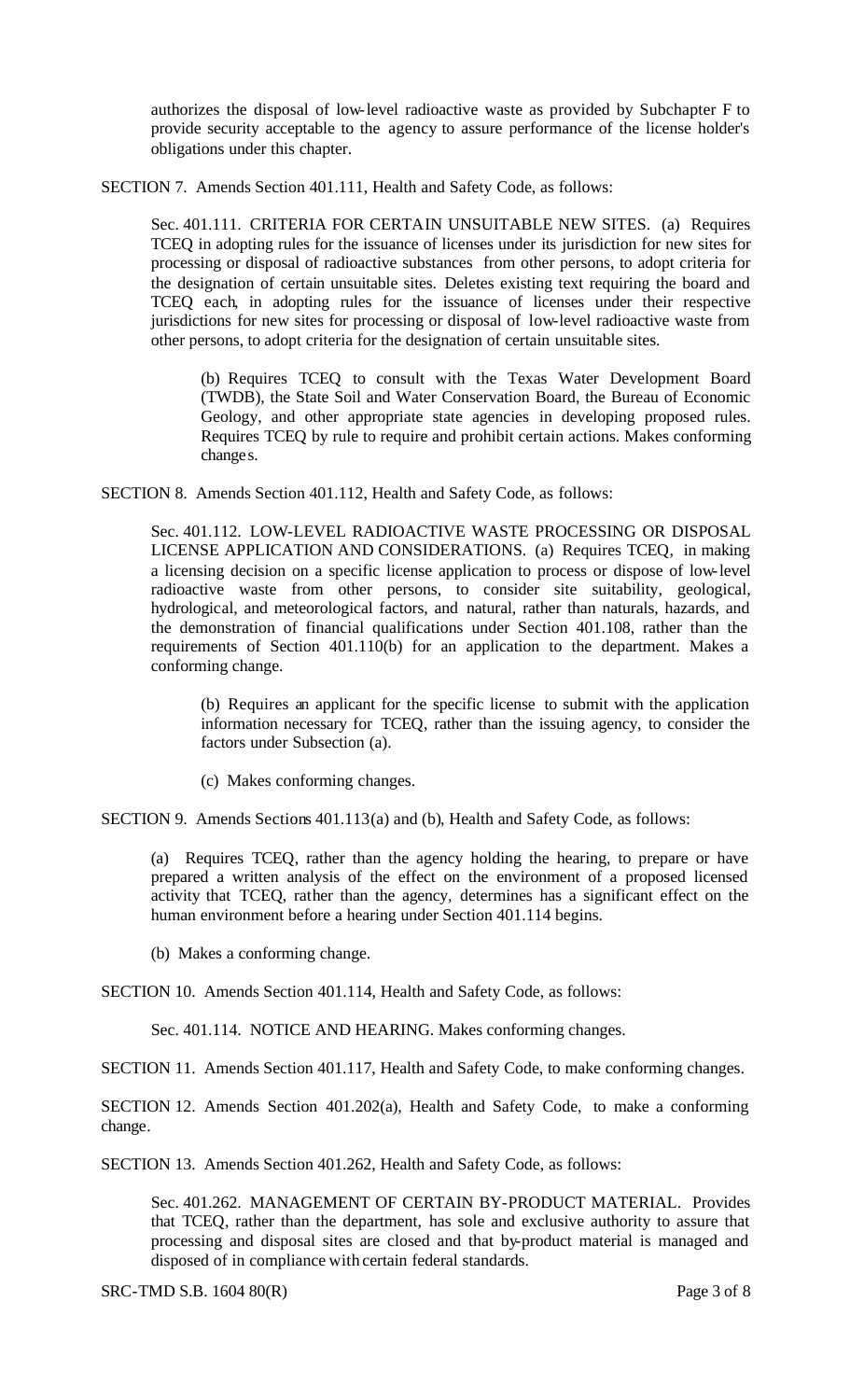SECTION 14. Amends Section 401.2625, Health and Safety Code, as follows:

Sec. 401.2625. LICENSING AUTHORITY. Provides that TCEQ, rather than the commissioner of public health, has sole and exclusive authority to grant, deny, renew, revoke, suspend, amend, or withdraw licenses for source material recovery and processing or for storage, processing, or disposal of by-product material.

SECTION 15. Amends Sections 401.263(a), (c), (d), (e), and (f), Health and Safety Code, as follows:

(a) Makes conforming changes.

(c) Requires TCEQ to give notice of the analysis as provided by TCEQ, rather than the board, rule and to make the analysis available to the public for written comment not later than the 31st day before the date of the hearing on the license.

(d) - (f) Makes conforming changes.

SECTION 16. Amends Sections 401.264(a), (c), and (d), Health and Safety Code, as follows:

(a) Provides that TCEQ on its own motion is authorized to or on the written request of a person affected is required to provide an opportunity for a public hearing on an application over which TCEQ has jurisdiction to determine whether to issue, renew, or amend a license to process materials that produce by-product materials or a license to dispose of by-product materials in the manner provided by Chapter 2001 (Administrative Procedure), Government Code, and permit appearances with or without counsel and the examination and cross-examination of witnesses under oath. Makes conforming changes.

(c) and (d) Makes conforming changes.

SECTION 17. Amends Section 401.265, Health and Safety Code, as follows:

Sec. 401.265. CONDITIONS OF CERTAIN BY-PRODUCT MATERIAL LICENSES. Requires TCEQ to prescribe conditions in a radioactive substances license, rather than a material license, issued, renewed, or amended for an activity that results in production of by-product material to minimize or, if possible, eliminate the need for long-term maintenance and monitoring before the termination of the license, including certain conditions. Makes conforming changes.

SECTION 18. Amends Section 401.266(a), Health and Safety Code, as follows:

(a) Authorizes TCEQ by rule or order, rather than the board by rule or order or the department by order, to require that before a license covering land used for the disposal of by-product material is terminated, the land, including any affected interests in the land, is required to be transferred to the federal government or to the state unless certain circumstances exist.

SECTION 19. Amends Section 401.267, Health and Safety Code, to make conforming changes.

SECTION 20. Amends Section 401.269, Health and Safety Code, to make conforming changes.

SECTION 21. Amends Sections 401.270(a), (b), (e), and (f), Health and Safety Code, to make conforming changes.

SECTION 22. Amends Subchapter G, Chapter 401, Health and Safety Code, by adding Sections 401.271 and 401.272, as follows:

Sec. 401.271. STATE FEE ON RADIOACTIVE SUBSTANCES. (a) Requires a holder of a license issued by TCEQ under this chapter that authorizes the disposal of a radioactive substance from other persons to remit each quarter an amount equal to 10

SRC-TMD S.B. 1604 80(R) Page 4 of 8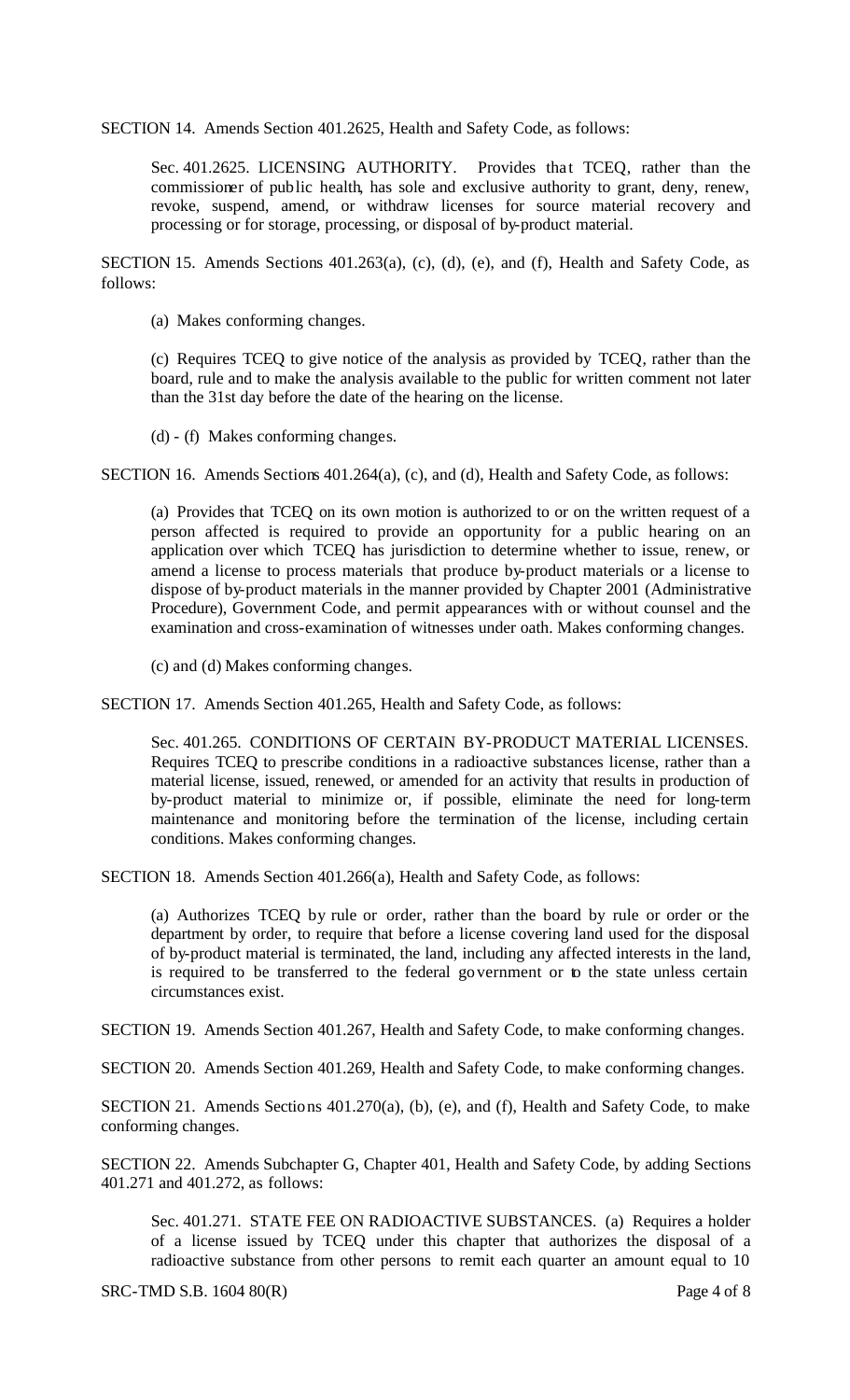percent of the license holder's gross receipts received from disposal operations under a license issued under this chapter that occur after the effective date of the Act enacting this section. Provides the formula for allocating the remitted sums.

(b) Provides that Subsection (a) does not apply to compact waste or federal facility waste as defined by Section 401.2005 (Definitions) or industrial solid waste as defined by Section 361.003 (Definitions).

Sec. 401.272. AUDIT AUTHORITY. Authorizes TCEQ to audit a license holder's financial records and waste manifest information to ensure that the fees imposed under this chapter are accurately paid. Requires the license holder to comply with TCEQ's audit-related requests for information.

SECTION 23. Amends Section 401.301, Health and Safety Code, as follows:

Sec. 401.301. New heading: LICENSE AND REGISTRATION FEES. (a) Authorizes TCEQ and the department to collect a fee for each license and registration the agency issues.

(b) Requires TCEQ and the board each by rule to set the fee in an amount that is prohibited to exceed the actual expenses annually incurred for certain purposes.

(c) Makes a conforming change.

(d) Authorizes TCEQ and the department to require that each person who holds a specific license issued by the agency, rather than the department, annually pay to the agency an additional five percent of the appropriate annual fee set under Subsection (b).

(e) Makes conforming changes.

(f) Authorizes TCEQ to assess and collect additional fees from the applicant to recover the costs TCEQ incurs for administrative review, technical review, and hearings on the application.

SECTION 24. Amends Section 401.302(a), Health and Safety Code, as follows:

(a) Authorizes the department, in coordination with TCEQ, to set and collect an annual fee from the operator of each nuclear reactor or other fixed nuclear facility in the state that uses special nuclear material.

SECTION 25. Amends Sections 401.305(c), (e), (f), and (g), Health and Safety Code, as follows:

(c) Makes a conforming change.

(e) Authorizes the department or TCEQ to use money in the perpetual care account to pay for measures for certain purposes.

(f) Makes conforming changes.

(g) Provides that the existence of the perpetual care account does not make the department or TCEQ liable for the costs of decontamination, transfer, transportation, reclamation, surveillance, or disposal of radioactive substances, rather than radioactive materials, arising from a license holder's abandonment of radioactive substances, default on a lawful obligation, insolvency, or inability to meet the requirements of this chapter or of department or TCEQ rules.

SECTION 26. Amends Section 401.343, Health and Safety Code, to make conforming and nonsubstantive changes.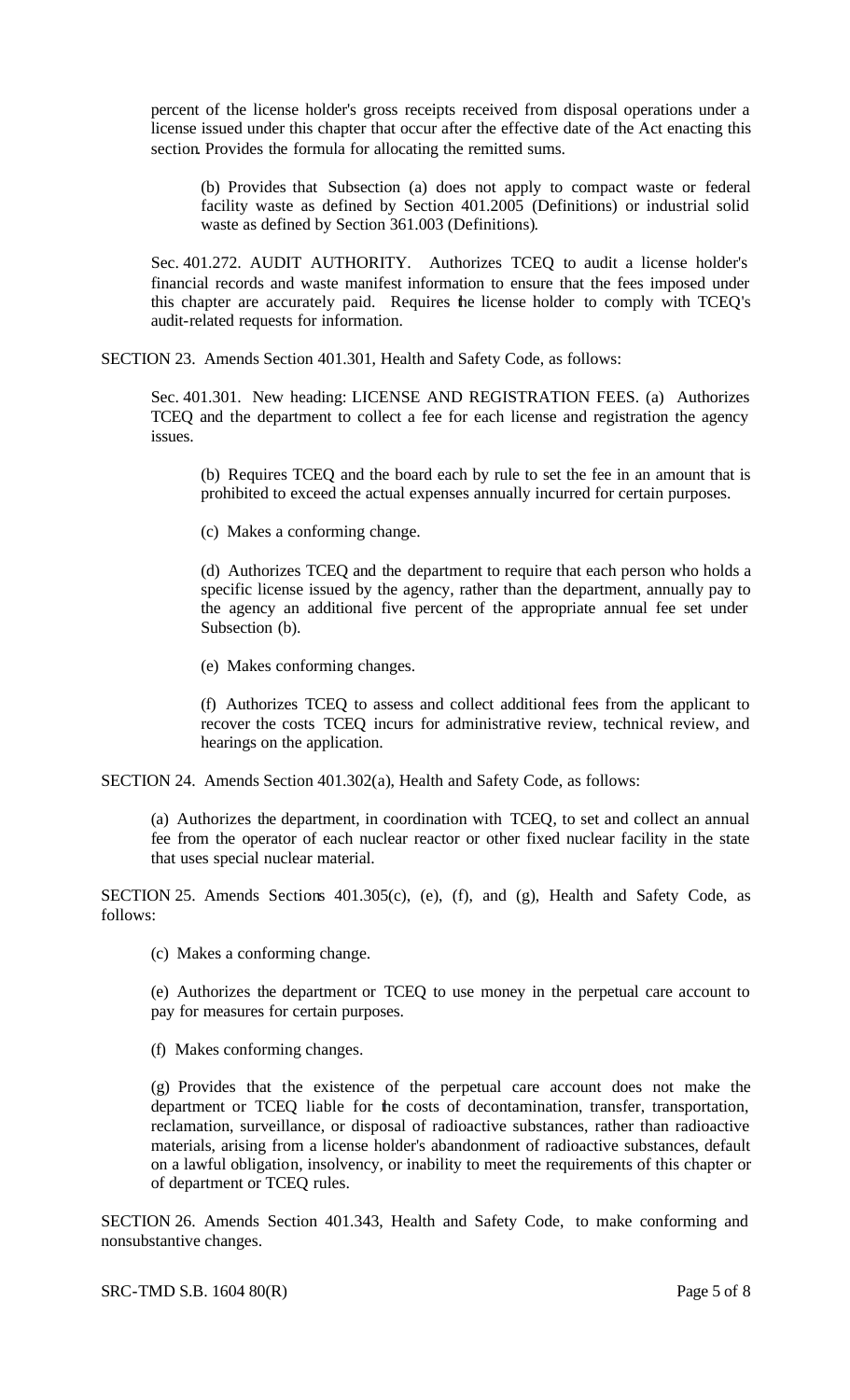SECTION 27. Amends the heading to Subchapter K, Chapter 401, Health and Safety Code, to read as follows:

### SUBCHAPTER K. LICENSING AUTHORITY OF TEXAS COMMISSION ON ENVIRONMENTAL QUALITY AND THE RAILROAD COMMISSION OF TEXAS

SECTION 28. Amends Sections 401.412(a) and (b), Health and Safety Code, as follows:

- (a) Deletes existing text defining "radioactive substance."
- (b) Makes a conforming change.

SECTION 29. Amends Section 401.413, Health and Safety Code, as follows:

Sec. 401.413. COMMISSION DISPOSAL LICENSE REQUIRED. Deletes existing text providing that this section does not apply to a person required to obtain a license for recovery or processing of source material or for recovery, processing, or disposal of byproduct material as defined by Section 401.003(3)(B).

SECTION 30. Amends Section 401.414, Health and Safety Code, as follows:

Sec. 401.414. New heading: MEMORANDA OF UNDERSTANDING. Requires TCEQ, the Health and Human Services Commission (HHSC), and the Railroad Commission of Texas by rule to adopt memoranda, of understanding defining their respective duties under this chapter. Deletes existing text requiring the Texas Natural Resources Conservations Commission and the board of health by rule to adopt a memorandum of understanding defining their respective duties under this chapter.

SECTION 31. Amends Section 361.015, Health and Safety Code, as follows:

Sec. 361.015. JURISDICTION: RADIOACTIVE WASTE. (a) Provides that TCEQ is the state agency under Chapter 401 (Radioactive Materials and Other Sources of Radiation) that licenses and regulates radioactive waste storage, processing, and disposal activities not preemptively regulated by the federal government.

(b) Provides that HHSC, acting through the Department of State Health Services (DSHS) or other department as designated by the executive commissioner of HHSC, is the state agency under Chapter 401 (Radioactive Materials and Other Sources of Radiation) that regulates radioactive waste activities not preemptively regulated by the federal government, except as provided by Subsection (a). Deletes existing text providing that the Texas Department of Health is the state agency under Chapter 401 (Radioactive Materials and Other Sources of Radiation) that regulates radioactive waste activities excluding disposal, not preemptively regulated by the federal government.

SECTION 32. Amends Subchapter D, Chapter 27, Water Code, by adding Section 27.0513, as follows:

Sec. 27.0513. AREA PERMITS AND PRODUCTION AREAS FOR URANIUM MINING. (a) Authorizes TCEQ to issue a permit pursuant to Section 27.011 that authorizes the construction and operation of two or more similar injection wells within a specified area for mining of uranium. Provides that an application for a new permit issued pursuant to Section 27.011 (Permit From Commission), a major amendment of such a permit, or a renewal of such a permit for mining of uranium is subject to the public notice requirements and opportunity for contested case hearing provided under Section 27.018.

(b) Sets forth a timeframe, authority, and obligations regarding a permit to mine for uranium.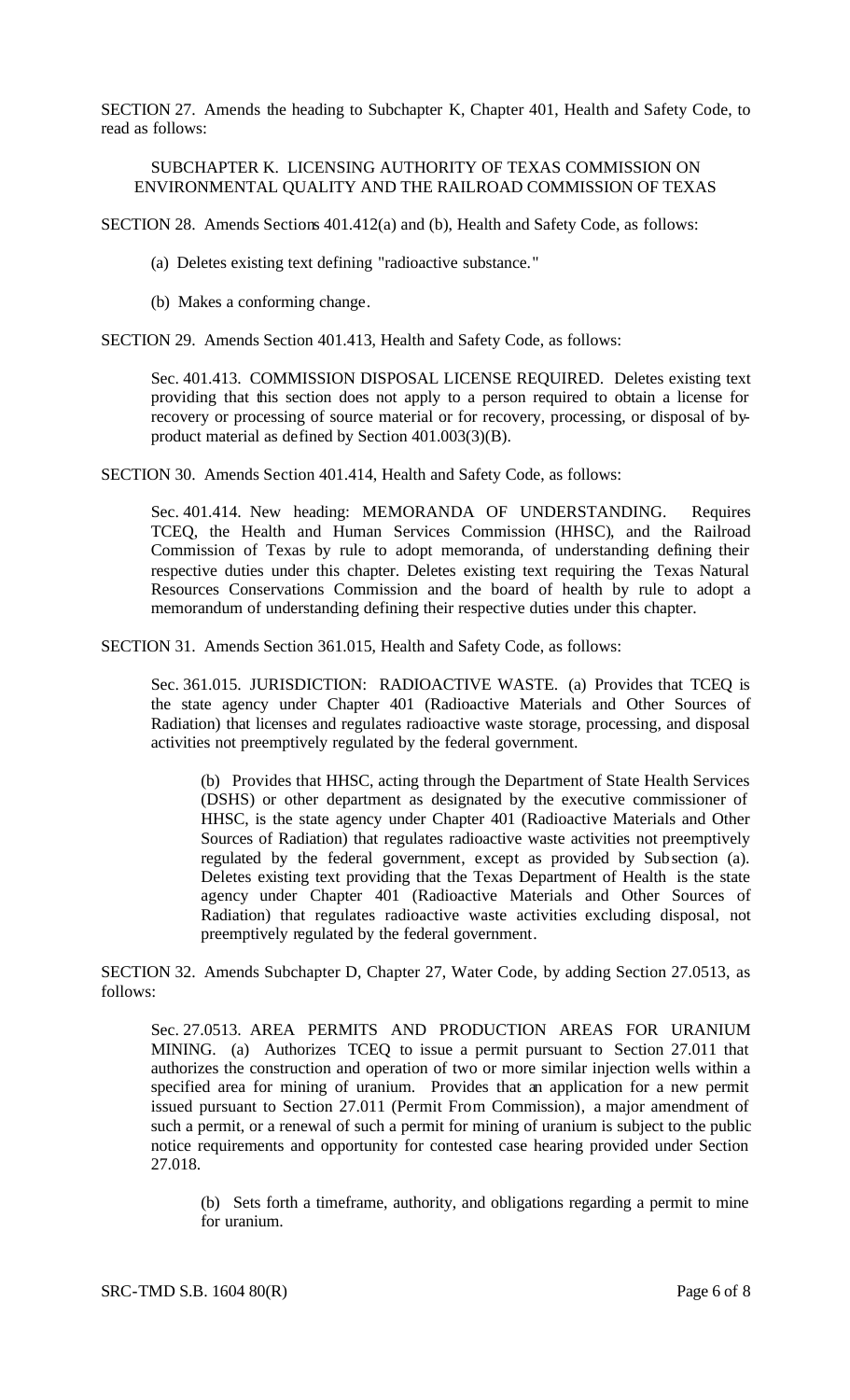(c) Authorizes TCEQ to issue a holder of a permit issued pursuant to Section 27.011 for mining of uranium an authorization that allows the permit holder to conduct mining and restoration activities in production zones within the boundary established in the permit. Requires TCEQ by rule to establish application requirements, technical requirements, including the methods for determining restoration table values, and procedural requirements for any authorization.

(d) Provides that an application for an authorization submitted after September 1, 2007, is an uncontested matter not subject to a contested case hearing or the hearing requirements of Chapter 2001, Government Code, notwithstanding certain Sections of the Water Code. Provides that an application filed by the holder of a permit issued pursuant to Section 27.011 to amend a restoration table value of an authorization is subject to the public notice requirements and opportunity for contested case hearing provided under Section 27.018.

SECTION 33. (a) Transfers certain rights, powers, duties, obligations, functions, activities, property, programs, and appropriations to TCEQ on the effective date of this Act.

(b) Provides that appropriations transferred under Subdivision (4), Subsection (a), of this section are transferred for the remainder of the state fiscal biennium that began on September 1, 2005.

(c) Provides that TCEQ, as of the date of the transfer prescribed by Subsection (a) of this section, has full responsibility for the administration and enforcement of laws related to licensing or regulation of radioactive substances recovery, storage, processing, and disposal under the jurisdiction of TCEQ as provided by Subsection (b), Section 401.011, Health and Safety Code, as amended by this Act, and licensing or regulation of long–term care of decommissioned sites for the disposal of by-product material. Requires TCEQ to carry out all related duties, responsibilities, functions, and activities as provided by law, including those assigned by any other Acts of the 80th Legislature, Regular Session, 2007.

(d) Provides that the transfer of rights, powers, duties, obligations, functions, activities, property, and programs of HHSC or DSHS to TCEQ made by this Act does not affect or impair any act done or obligation, right, license, permit, requirement, or penalty accrued or existing under the former law; that law remains in effect for the purposes of any action concerning such an act done or obligation, right, license, permit, requirement, or penalty. Requires TCEQ to continue a proceeding of HHSC or DSHS that is related to a responsibility, duty, activity, function, or program transferred by this Act, including processing an application for a license or other authorization and including enforcing the requirements of Chapter 401, Health and Safety Code, or a rule adopted under that chapter. Provides that a rule of HHSC or DSHS related to a responsibility, duty, activity, function, or program transferred by this Act is enforceable as a rule of TCEQ until TCEQ adopts other rules.

(e) Requires control of and title to all property and material acquired by this state or an agency of this state under Section 401.267, Health and Safety Code, before the effective date of this Act to be transferred to TCEQ on this state's behalf as soon as practicable. Provides that this subsection does not apply to property or material sold by the state under Subsection (b) of that section before the effective date of this Act.

(f) Requires TCEQ to provide an opportunity for employees of HHSC or DSHS who have performed duties related to a right, power, duty, obligation, responsibility, function, activity, or program transferred by this Act to request a transfer to TCEQ employment. Requires TCEQ to ensure that state and federal requirements are met by TCEQ employees, and to consider the value of maintaining continuity in the personnel staffing relevant programs in making employment decisions under this subsection.

(g) Requires TCEQ, HHSC, and DSHS to cooperate in preventing any delay that may be caused by or may occur in the transfer of property or personnel or a right, power, duty, obligation, responsibility, function, activity, or program made by this Act.